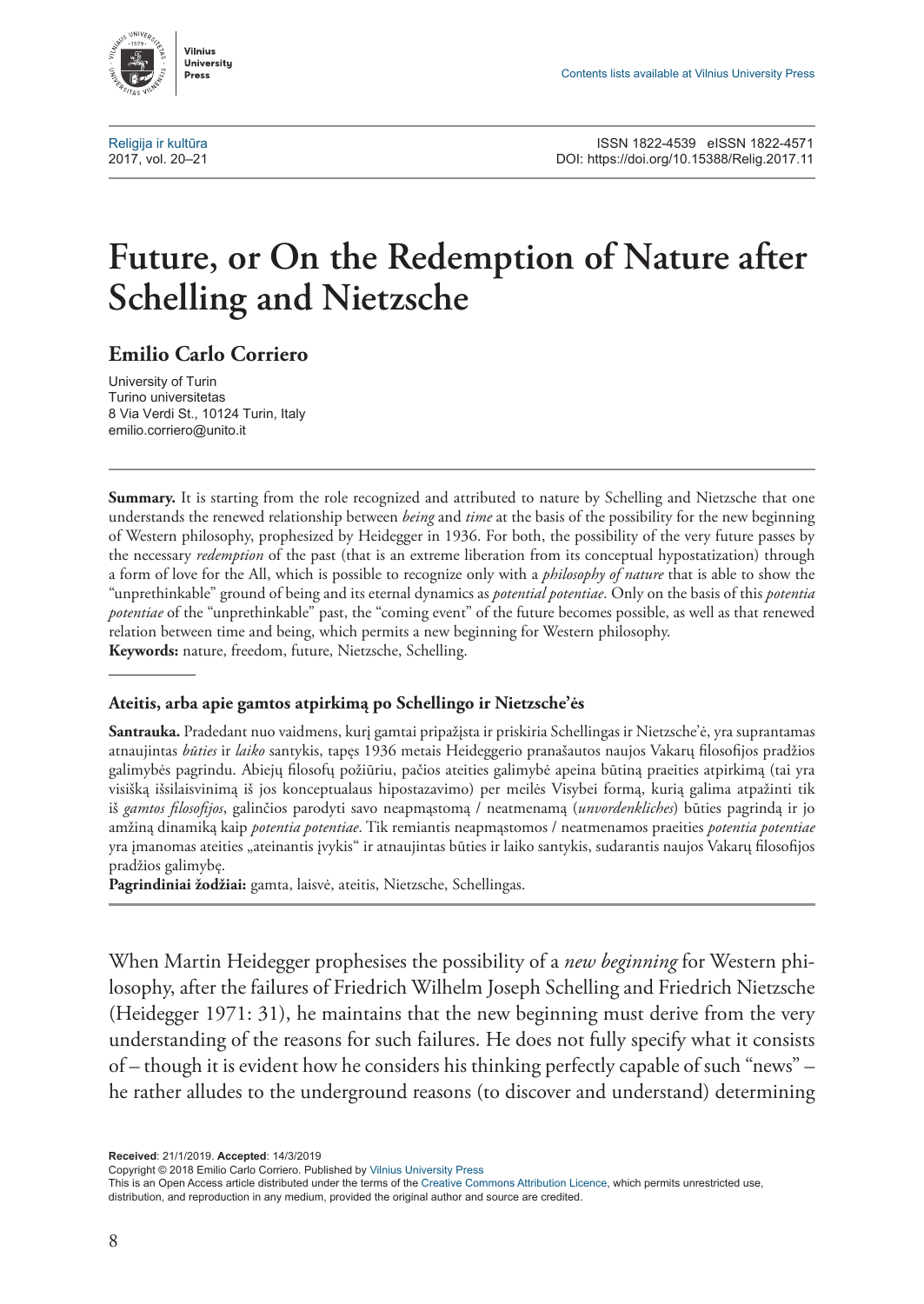the end of a certain philosophical tradition and accompanying Schelling and Nietzsche up to their respective speculative peaks and subsequent collapses.

In Schelling, as in Nietzsche, what impedes the definition of a complete system of knowledge surely lies in the surplus of *Wollen* with respect to *ratio* aiming to grasp and describe reality. It is in that *Wanting* which is completely resolved in *reason* that they both recognise that *dynamic* of being, which resists the imposition of concepts that include everything at once. In the wanting that returns onto itself, but is always able to open up to new horizons of thought, there actually lies the fundamental reason for the failure of Western philosophy and its possible, desirable *neuer Anfang*: a new beginning that is not resolved in a *sole* theoretical solution, since the "new beginning" is first and foremost the possibility of *ein neues Denken*, but a new thinking that can have multiple results and manifestations and takes effect from the renewed relationship between *being* and *time*, insisting, in particular, on the latter and thinking of the former not as an inert noun but rather in a verbal sense, as suggested by Franz Rosenzweig (see Rosenzweig 1925). The "new thinking" is able to live *in* the relationship between time and being, as being always and only occurs in time, in its temporality, and a thought that wishes to speak adequately of being cannot of course isolate it into a concept, caging and immobilizing what it always becomes, making time a simple dimension where it is possible to take a snapshot that displays its meaning: philosophy is not simply a "knowing" that nails its object so it can discuss it; rather, philosophy is "love," a "tension" toward "wisdom," where one must, as Schelling states in his *Erlangen Vorlesungen*, understand wisdom (*Weisheit*) as a knowing that is also – mainly – practical: in this sense, new thinking, in that it appears in full continuity with the etymological origin of the word *philo*-sophy, cannot of course be realised in a "new" conceptual articulation; rather, it should make itself concrete, practical, it must live in the *tension* to wisdom and effectively be in *practice*, as only here can it perform that overcoming which it resuggests realizing; on the other hand, in just recognizing the surplus of *Wollen* with respect to *ratio*, this deep reason for the double shipwreck of *rational science* announced in Schelling and Nietzsche as a possibility for overcoming, one already reaches the necessary ethical reconsideration of the theories.

When, in 1936, Heidegger speaks of a new beginning for Western thinking, he must have in mind the cultured being in its occurrence, that is, being as an event (*Ereignis*); after all, his philosophical production, following the so-called "turn" (*die Kehre*), as he himself admitted, revolves around the concept of *Ereignis*. However, it is not correct to think of Heidegger's "prophecy" as held alongside Schelling and Nietzsche, limiting it to a consideration of almost biographical character, as if Heidegger's thinking were the only one to set out into the open furrow of that double crisis, and only therein would the sole possible new start for Western philosophy be completed. What Heidegger prophesizes really regards Western thinking in general, in that after Schelling and Nietzsche (especially after the latter, if we look at the history of effects), a philosophical season opens that cannot do without rethinking the time-being relationship and which finds its most significant – and controversial – "synthesis" in relation to the becoming character of nature, but above all with science, which investigates it with continued success.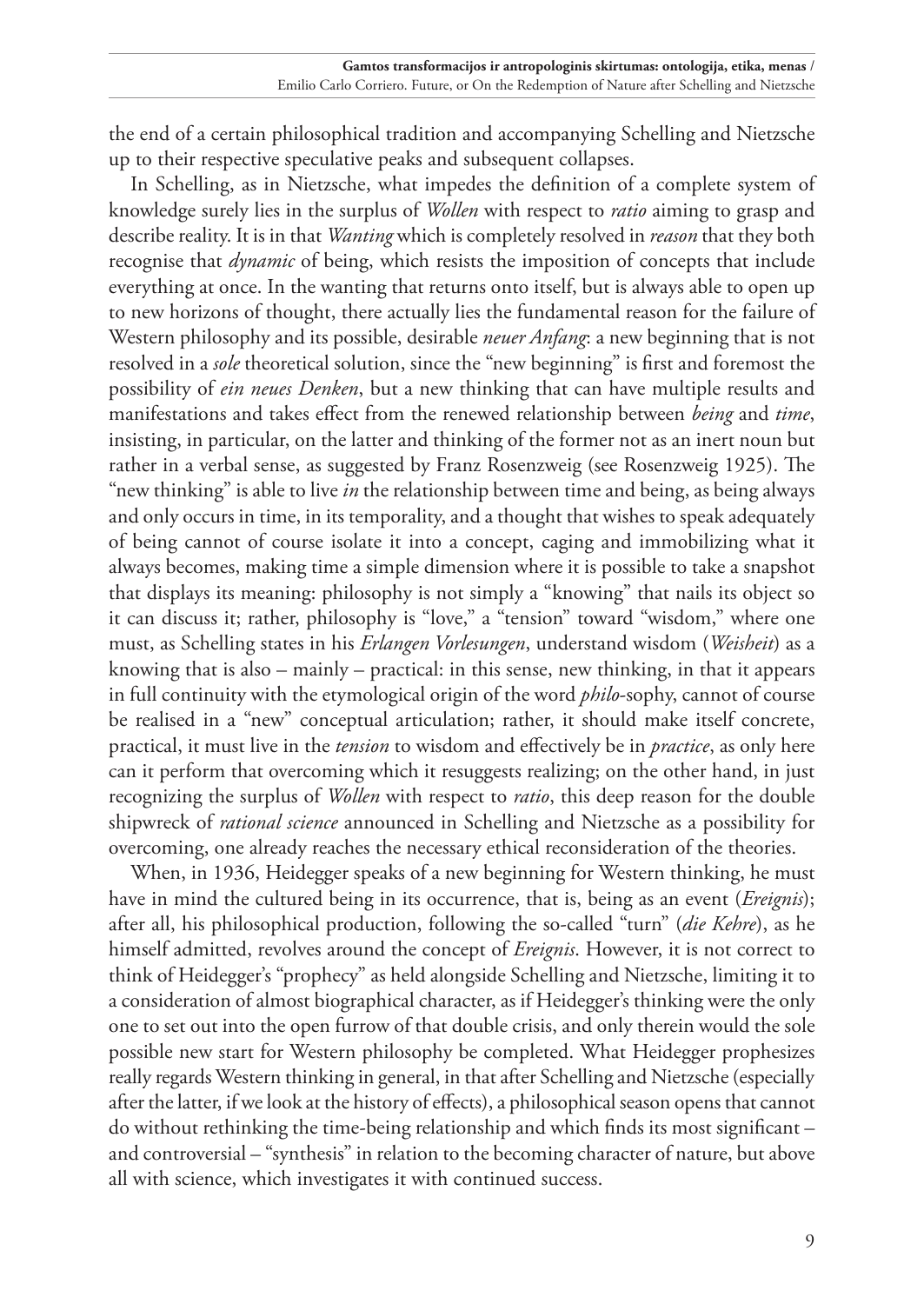If the approach of a new form of *Naturphilosophie*, for example with Henri Bergson and Alfred North Whitehead, is set as the attempt to think "philosophically" about the *becoming of nature* (where it is still possible), a progressive exhaustion of philosophical tension appears to play out in the philosophy of science. In some ways, philosophy *as*  knowing, or rather as merely rational science, actually dies out in science; it could not be otherwise. In the face of the successes of science, philosophy is reduced to repeating it, if anything trying elegant rhetorical formulations that do not however modify anything of the results that science continues to deliver; here one spontaneously thinks of how dismissively Schelling writes his introduction to *Ideas for a Philosophy of Nature* regarding such a "philosophical" attitude, when he states that nothing is more disheartening for philosophy than the attempt to expound the results of science philosophically. Nor can philosophy think, with a conservative, retrospective attitude, of resorting to the more comfortable humanistic culture, appealing, for example, "to poets" for the search for another "foundation," in the hope of dissolving it as an "artistic" (f)act but lacking that tension toward wisdom it should constantly be admiring. Here one would still and always live within a separation that inevitably is nihilistic. Philosophy as art is not an alternative to philosophy as *Wissen*, if art is taken as a flight from the rational rather than a practice "founded" on the *tension* toward wisdom, that is, on liberty itself. In Schelling and Nietzsche, philosophy is rediscovered as a tension toward wisdom, and art is recognized and completed as a creative act that continues the "productivity" of nature itself in its "products" and so remains perfectly faithful to the inspiration that is the property of philosophizing.

Science does not obliterate philosophy; in fact, philosophy can learn a lot therefrom. Philosophy is hardly terminated by contemporary Wissen-*schaft* and its results, which put the foundations of classical reasoning themselves into crisis. Philosophy does not die with science; if anything dies, it is philosophy exclusively understood as *Wissenschaft*: what enters crisis and dies is the philosophical project that intended to perform in the rationalism of German Idealism, meaning the systematic project for a rational "knowing," which intends to describe being in its totality, mostly resolving its becoming in the movement of the Concept itself; deep down, what dies is the misunderstood negative philosophy, which dares to grasp All in the progressive synthetic definition of potency-to-be and does not care for the (logical) groundlessness that presides over existence, characterizing the abysmalness (and un-prethinkableness) of *becoming of nature*; but in its successes, science manages to show (negative) philosophy the unsustainability of its position and the reason that states and considers it; and with science, that passage to *positive* that Schelling prepares is performed and realized in practice, "philosophically," as the inevitable result of reason that instigates its own limits, and recognizes it as possible starting from the "willingness" exceeding reason.

What enters crisis with Schelling and Nietzsche *per philosophica documenta* is repeated and highlighted in the results of contemporary science – with even greater effectiveness, if possible: the model and foundations of classical reason enter crisis, and the risk philosophy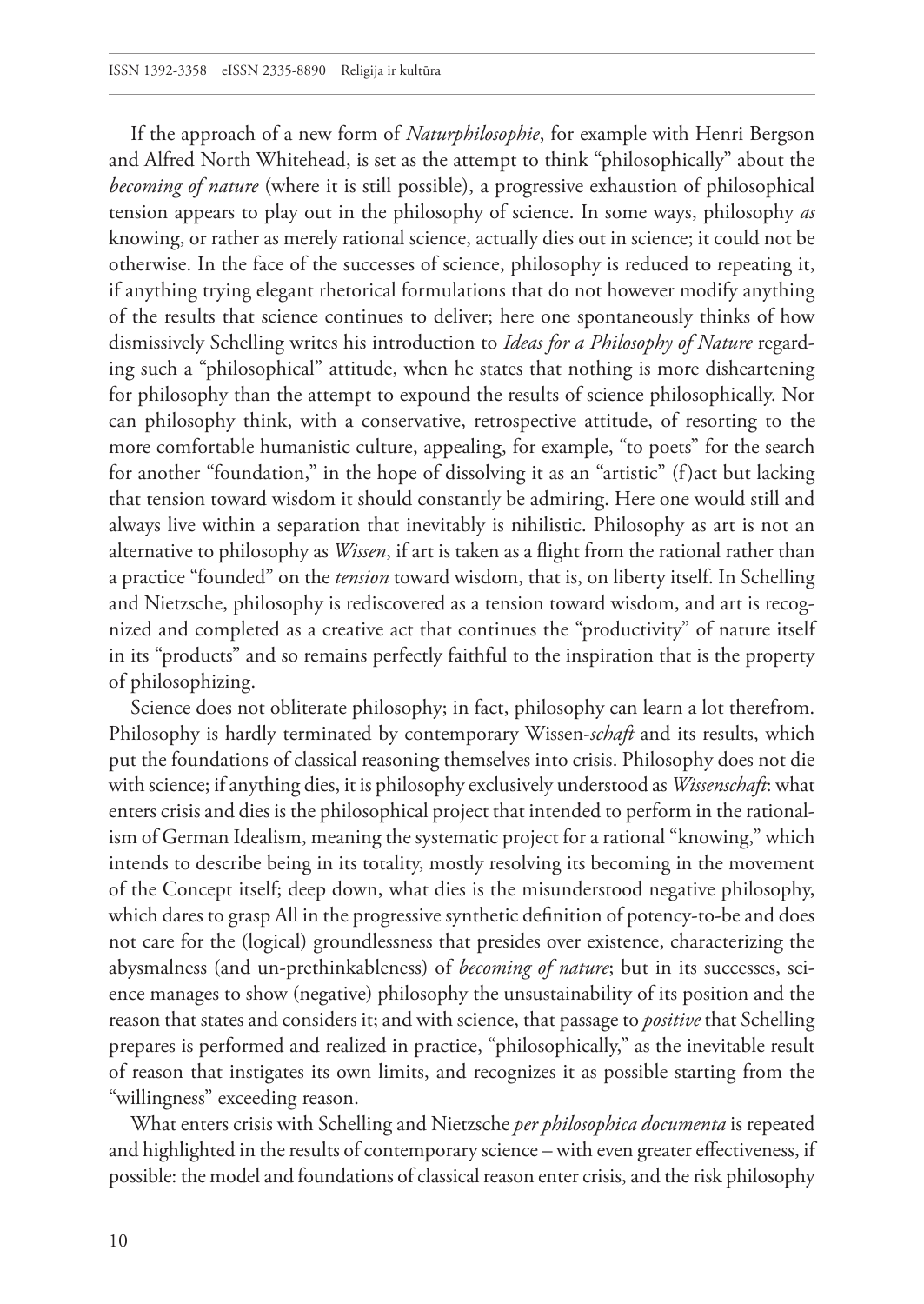runs into is a flight into irrationalism, since *this* crisis of reason seems unable to resolve itself in a rational "synthesis" that is more capable than the one that yields, as it requires an inversion beyond the limits of reason itself: what Schelling calls an *ecstasy of reason*, that is, reason exiting its "place."

With the crisis of reason, announced philosophically in the systematic limits of Schelling and Nietzsche and produced concretely with the continued successes of contemporary science, philosophy still keeps its most intimate meaning: indeed, it is not simply science (*Wissenschaft*, as German Idealist thinkers, among others, define it), so cannot be confused with it and become extinct with it; nor is philosophy just the aspiration to knowing (be it scientific or not). It is something more: it is the *tension* toward "wisdom," which is more clearly different with respect not only to knowing but also to wisdom itself; the *proprium* of *philo*-sophy lies precisely in that *tension*, in that continuous effort *toward* wisdom that is never "perfect," complete knowing, but actually coincides with liberty itself, never objectifiable from the sole Subject we belong to.

*Wissen*, which is completed in science, has the merit of leading (negative) philosophy up to its very limits, which are of course not the limits of the knowable but the limits of reason, which "objectifies" what it intends to know and ends up separating thought and action irredeemably. It is possible to go beyond those limits, unless you conserve a classical rational setting, since it is not recognized as part of the same Subject that creates itself while knowing – as occurs for Schelling with *Naturphilosophie*, where philosophizing on nature means exactly creating nature itself (Schelling 1799: 5) – but simply as a subject that demands to objectify what it wishes to know and recognizes itself in action, always within a contraposition. In contemporary science, the "from being to becoming" passage is progressively completed, from negative philosophy (*Wissen*) to positive philosophy (*Weisheit*), in that it is realized as a knowing that is also practical and creates actively participating in/from the Subjectivity of nature. But while Science *acts* the passage without the need to establish it "rationally," philosophy must recognize and document it and so seek its legitimate theoretical foundation. As *tension* to wisdom, (positive) philosophy is foremost designed for the overall "theoretical foundation" of the Positive.

Nietzsche's position in this regard does not constitute a problem, as his *"gay" Science*  does not demand the presence of God (or rather foundation), and the passage to "positive" is reassumed in the continual aspiration to the Overman as a figure alluding to the future connected to the *Dyonisiac* past of nature. But for Schelling, the problem is more complicated, since the idea of God remains indispensable, and the relation with "positive" cannot do without historical Revelation. In Nietzsche, the "Godless, redeemed" nature of *The Gay Science* completes the "Death of God" and is, as an *abyss* (not foundation) of the past, able to constitute the (not metaphysical) "presupposition" to overcome the passive, nihilistic condition that *believes* in the "metaphysical foundation." In Schelling, the question is not so simple, as for him the dynamic process of nature ends with implying and introducing the need for "creation," and the positive is not taken into the chaotic dynamism of nature but the becoming relationship with God. It is in the same philosophy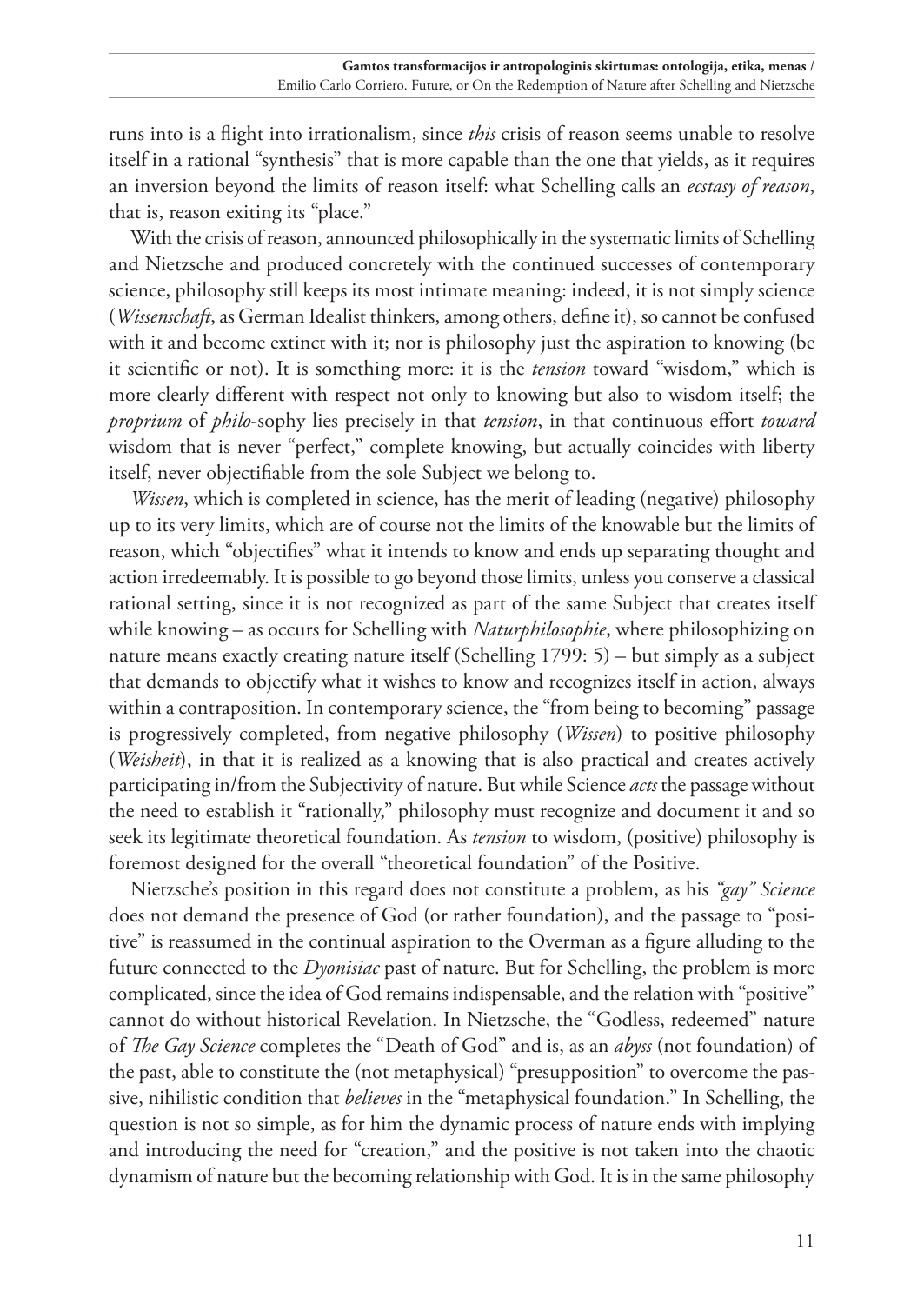of nature that one "philosophically" reaches the need to recognize an original creative act. In the *Naturphilosophie* of Schelling, the passage from negative to positive philosophy was completed within its phases. As it turns to the foundation of the existing in general, *Naturphilosophie* is primarily a positive philosophy in that it recognizes a "free act" of creation as an indemonstrable presupposition for its natural process: it does introduce God.

Schelling's early nature-philosophy already stressed the need to eliminate the "concept" of original being (Schelling 1799: 11), moving from the unconditioned of being itself and indeed recognizing in this conditioned something "positive," free, and unfounded that would later be described as a free initial act of becoming-being. The description of the dynamic process, in that it in some ways placed the original act of the unconditioned into parentheses, limiting itself to building material, still ran the risk of presenting the development of nature as a necessary, mechanical process. From this, one understands how such a philosophy, however speculative in method, could still appear as a form of negative, or simply ideal, philosophy, having as its object the Potency-to-be and not the positive of the becoming Existent. However, in *Einleitung in die Philosophie* of 1830, reconsidering the relationship between the philosophy of nature and the "positive," Schelling specifies how *Naturphilosophie*, despite not being (completely yet) positive philosophy, constitutes its, so to speak, "natural border," since it excludes original being as a concept and recognizes it as *a free act*. Philosophy of nature takes into account the existence of an eternally becoming world but recognizes it with a free start conferring liberty to all its manifestations (as we can see in the final lessons in philosophy from 1844, where the constructing material completes and realizes that foundation of the "positive" which remained but an ideal in the other attempts in Munich and Berlin).

All nature tells us that it does not exist in any way through a purely geometrical necessity; in it there is not only pure reason, but personality and spirit [...]. Creation is not an actual circumstance, but an act (Schelling 1809; SW, I/7: 396).

In *Philosophical Inquiries into the Essence of Human Freedom*, the text where Schelling investigates liberty starting from its "natural roots," he breaks the "circle of necessity" (Schelling 1989: 71) that early philosophy of nature illuminated but was not yet able to break and interrupt and imposes the thinking of a free (unconditioned) start of creation that will later be taken up and developed in *Weltalter*, and yet again in the attempts to establish positive philosophy.

But since it is not yet understood metaphysically, creation is introduced and explained by Schelling as "merely accidental" (hence free), and God is never described as an "initial" position but as free "becoming" that is accompanied from the start of being. Here, one really must think of God outside of an ontological conception, recognizing God's becoming and admitting, as a presupposition for God Itself, the "abyss of the past" – already always won and overcome in God – that is nature.

It is precisely starting from the role recognized and attributed to nature by Schelling and Nietzsche that one understands the renewed relationship between *being* and *time*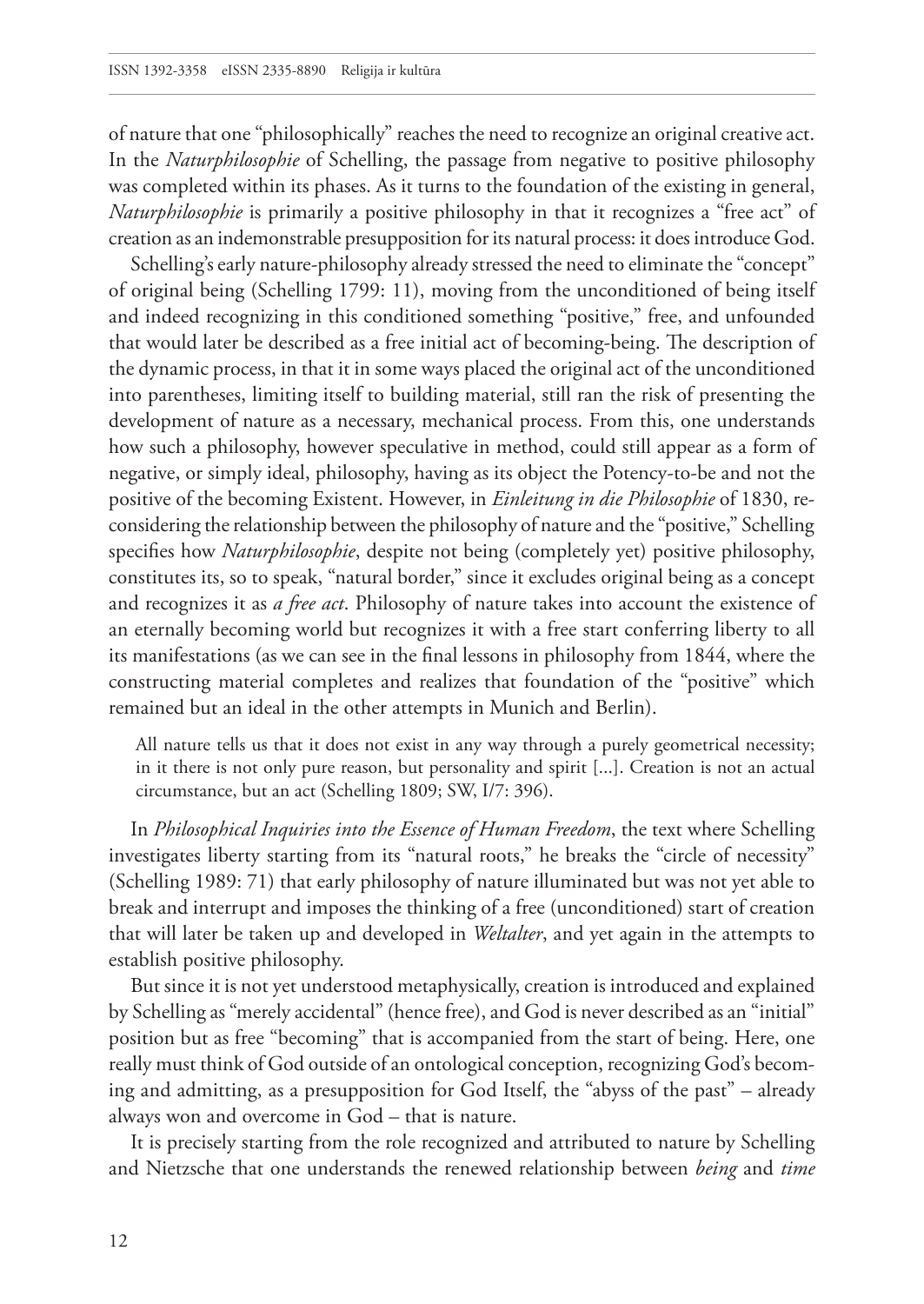at the basis of the possibility for new thought and hence a new beginning for Western philosophy starting from these two authors.

The combination of Schelling and Nietzsche, proposed, for example, by Karl Löwith in his 1935 book, passes exactly through the affinity he spots between the original living (*das Urlebendige*) in the *Weltalter* of Schelling and the doctrine of its eternal return in Nietzsche. Though Schelling's description is directly involved with a "cosmogonical construction," while the doctrine of the eternal return is presented as an extreme possibility faced after the death of God. Hence, it is presented as an extreme possibility *in* history or, if we like, at its climax, what Nietzsche presents in Dionysus's mirror (*WzM*, fr. 1067) to clarify that the "nature" of the world, given back to the "return," has a lot in common with the abyss of the past, eternally returning onto itself from the original living described in the *Weltalter* of Schelling. Löwith states:

To speak with Nietzsche the original primordial living being [...] is something complete-in-itself and completely-rounded, concluded and brought to an end, containing in itself, in equal measure, the original power that destroys and creates. *"Prime nature" is a continuous cycle, a rotary movement without stopping, start or end. Original being wants nothing but itself, it is a being-in-itself* (Löwith 1935: 151).

Similarly, for Schelling – as Löwith states too – "original, primigenial being has nothing that precedes it and nothing outside itself, so it must *develop purely by itself and of its own volition*." In both cases, the abysmalness of nature, its continual revolving, is ordered by a will (*Wille zur Macht* for Nietzsche, pure *Wollen* for Schelling), which is always able to activate a new start freely.

Superficially reading, it may seem there is a substantial difference between the conception of nature proposed by Schelling and that suggested by Nietzsche. While the latter seems to describe a chaotic, rule-free nature, Schelling is clear in stating that the necessary revolution of nature, though still lacking freedom of the start that comes in later, responds to the wanting-it-itself "not without laws but according to only one law": a law which we know anticipates the one to profile itself successively as the organic scheme of freedom after the start. But on closer inspection, Nietzsche also recognizes to the returning movement of Dyonisiac nature a sort of "law" at the moment he makes it clear that the image he shows in Dionysus's mirror is nothing but "will to power," that is, what the intellect can say about the world as will to power: a *Chaos des Alls* – just as the general character of the world described in *The Gay Science* (fr. 110) – which is not an absence of rule, since the "law" of that Chaos is precisely the returning onto itself that the will to power describes. In fact, the will to power is a willpower toward a higher, continuous will: self-conservation (*Selbsterhaltung*) and continuous development (*Potenzierung*) are the objectives leading willpower and, at the same time, the effects it produces within a returning "dynamic" that guarantees the eternal willpower (conceptually repeating the eternal *Mögen* of Schelling), starting from which every "free" new start is possible.

The will, which for Schelling as for Nietzsche, lies at the base of the "nature" that precedes every start is the same will that is harbored at the bottom of man's soul. Schelling's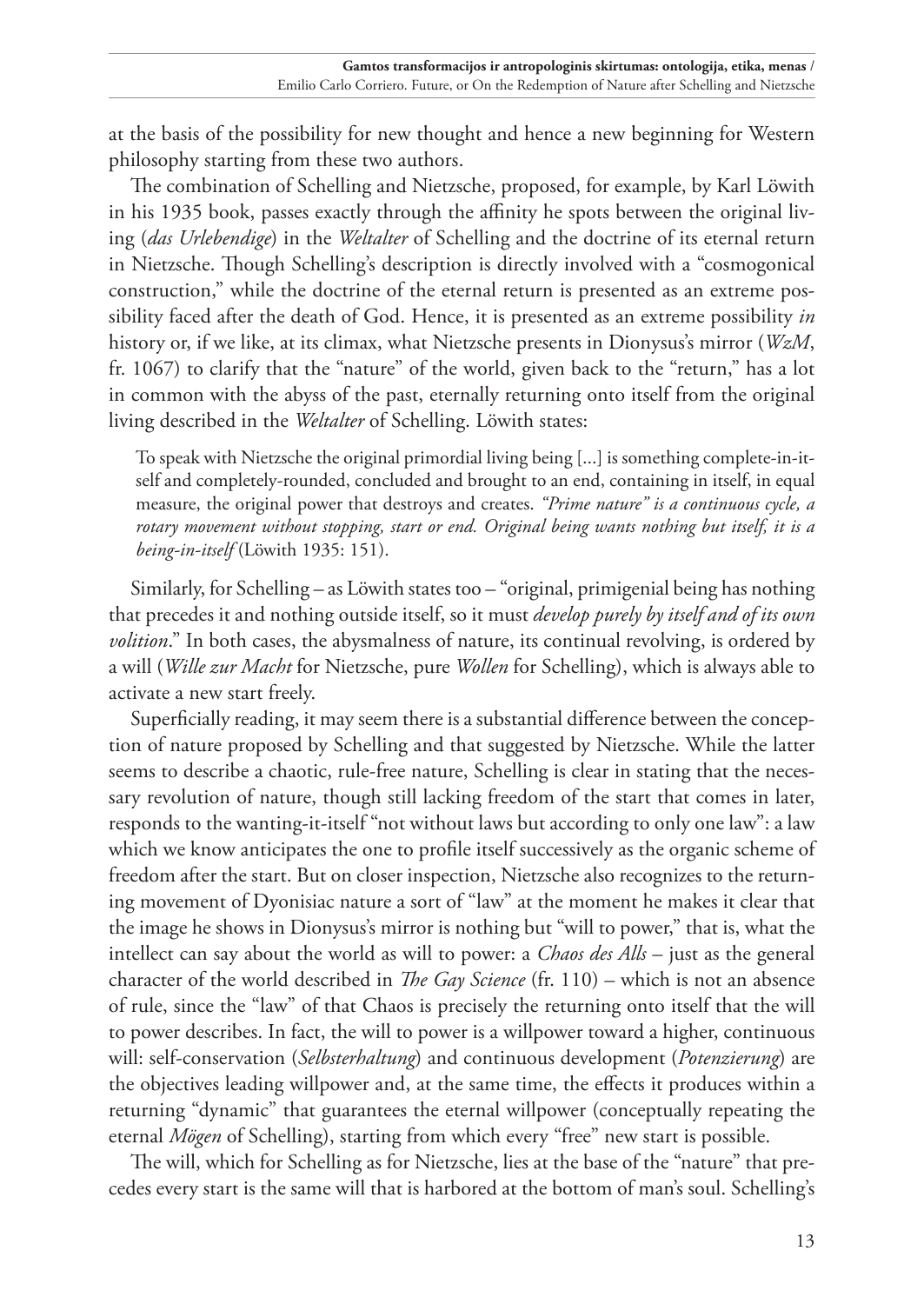cosmogonical description harks straight back to the *Mit-wissenschaft* (cum-scientia) of *creation* present in man: the past of nature that precedes the free start of being is the same abyss of past that is harbored at the depth of man. In this sense, even the Nietzschean "decision" for eternal return can only be based on an *original Mit-wissenschaft*: to lead everything back to Dionysiac becoming, accepting the extreme possibility of the eternal return, one needs an "awareness," an original Dionysian knowledge; one must be able to recognize oneself as a *tension* toward a wisdom removed by acting and continuing in practice toward the future.

The Dyonisiac past to which Nietzsche exhorts is what man in his modern condition has lost in nihilistic drifting and what should now be regained. "The highest elevation of awareness of one's power [Kraft-Bewußtsein] in man is what creates the superman" (*Will to Power*, No. 1060): the superman is the *Typus* who puts forward the renewed, hoped-for relationship with the world as *Chaos des Alls*, but the *Übermensch* is also – especially – the sign of a freedom already present in the need for that incessant becoming commanded by that will to power, a sense of becoming hidden in that blind returning that should be reawakened in the aspiration to the *future*, able to convert the *past* of nature from "foundation" to "presupposition": what makes up the redemption and "Godlessness" of nature announced by the death of God, which must, for Nietzsche, be continued and pursued "philosophically" (which also means ethically) in the *tension* to the *Übermensch*.

Indeed, how can a man make himself eternally *becoming*? If he can, the faculty of realizing himself as becoming, which is the freedom to start, must reside therein. But Nietzsche does not hesitate to describe this freedom as conditioned by the dusk of the individual himself, as separated and distinct from the becoming of All. By virtue of a superior awareness, man is free to start anew, but only deciding for himself the death of his universal condition. If the individual subject does not die, in no way can he pose himself as *Übermensch*: in his *Kraft-Bewu*ß*tsein*, man notices the will (to power) that equates him to the All, but to start anew and freely, he must give in to that will, he must make will to power for himself; so he must abandon will as "his" faculty, to merge therein that essence which binds him and equates him to the becoming All. For Nietzsche, within the will to power lies the possibility to pass to the "positive," in will resides the net that connects man to All, in will dwells the possibility for every form and start that is produced in the *Chaos des Alls* and so, still in (only apparently "his") will, man finds access to the de-cision from himself, that is, the "freedom" of a new start that returns man and his reason to the becoming of the will to power in continual tension to the *Übermensch.*

Despite all the differences that remain between the "positive" of Schelling and the "positive" of Nietzsche, for the philosopher of Leonberg, too, as one again reads in Lesson XXIV of *Exposition of Purely Rational Philosophy*, it is will that plays a central role in making possible for man that exiting from himself that allows him to consider the existing "positively."

Access to positive philosophy is guaranteed by an act of will that exceeds the limits of thinking, since in that act the original, free act of creation repeats itself: precisely an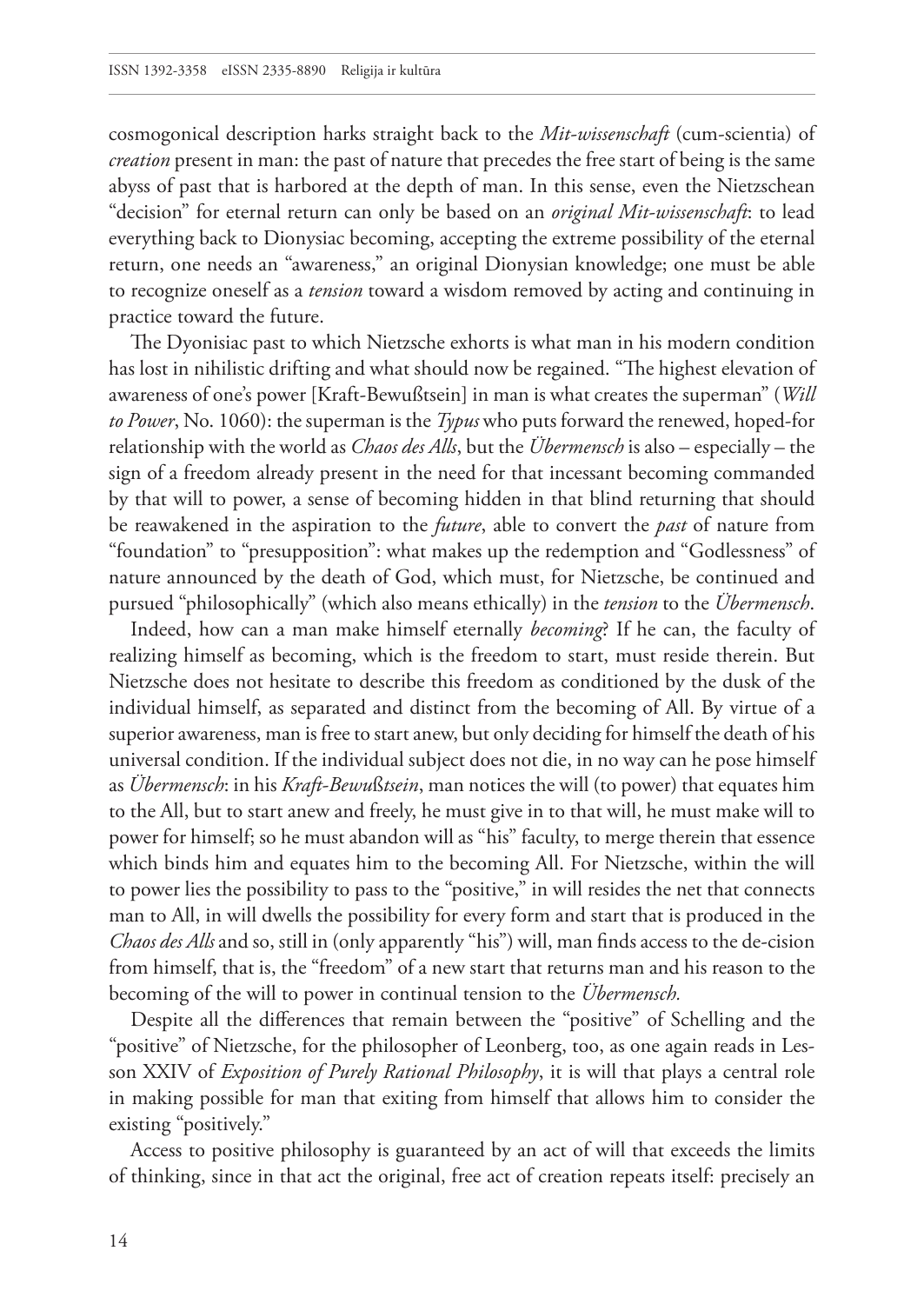unprethinkable start which, for Schelling (as for Nietzsche, too), presupposes a "past" that excludes the idea of a *creatio ex nihilo* and yet confers freedom to the wheel of the creation of nature. Without that free start, the abyss of the past would be like an eternal, necessary returning of a will that which always and only wants itself, actually excluding any *novitas*: the past of the *Weltalter* is nature necessary in God. It needs a freedom that is external to itself to start and hence place the necessary nature as a past on which the present and future are founded. The free decision allows the *absconditus* God to reveal itself, that is, to make Itself history. Otherwise, It would remain necessity and abyss.

In the act of will, which for Schelling allows the passage from negative philosophy to positive philosophy, man lives and *acts* that original *Mitwissenschaft* of creation described in the *Weltalter*. The profound difference between the "positive" of Nietzsche and the "positive" of Schelling lies in recognizing to the act of will, which makes it possible and accessible, a different effect: while for Nietzsche, through the will to power, man rediscovers the *Chaos* (*des Alls*) in himself starting from that reassigned sense of becoming as infinite (theoretical but also practical) *tension* to the Overman, for Schelling, via the act of will, the free inversion to "positive" is performed, he recognizes himself as an integral, active part of a sole (unobjectifiable) Subject – and in this the difference from Nietzsche is not so great – but mainly, one recognizes the "positive" as an expression and development of a very precise history that is completed with the Revelation; outside of that, one cannot, for Schelling, talk of a "positive." This conserves the thought of a free creation by a post-metaphysical God, escaping a characterization of an ontotheological type, hence not being like a "steadfast foundation," but like a becoming that proceeds in tandem with free creation on the basis of an original decision that makes the (initially) inert, abysmal past of nature the presupposition for the present and future of the revelation. And for Schelling, the Revelation is something very precise:

By Revelation, all we mean is Christianity. Indeed, the Revelation of the Old Testament is Christianity only as *presentiment and prophecy*, and is only understood in Christianity or through it. Now, the actual content of Christianity is entirely the Person of Christ; this is together the link of the Old and New Testament. Indeed, the final, own content of the Old Testament is the Messiah. One can then say: in a philosophy of Revelation we mean only, or eminently, understanding the *Person* of Christ (Schelling 1841-42; SW, II/4: 35).

For Schelling, the positive is totally resolved in Revelation, and its philosophical content consists of understanding the person of Christ, while we can say that the positive for Nietzsche lies in the redemption of the past, in the tension to the Future, in regaining the *Chaos des Alls*, removed and veiled by the Apollonian will to power, possible in the continual aspiration to the Overman.

Perhaps one may maintain that for both of the thinkers positive philosophy consists of welcoming the being as the becoming and so as time, or rather of a "new thinking" that stops responding to *Ist-fragen* to become one with historic becoming in *acting*: for Nietzsche, it means putting into practice an act to live and continue the *tension* to the Overman, and for Schelling, a *practice* to align itself to the Revelation of Christ and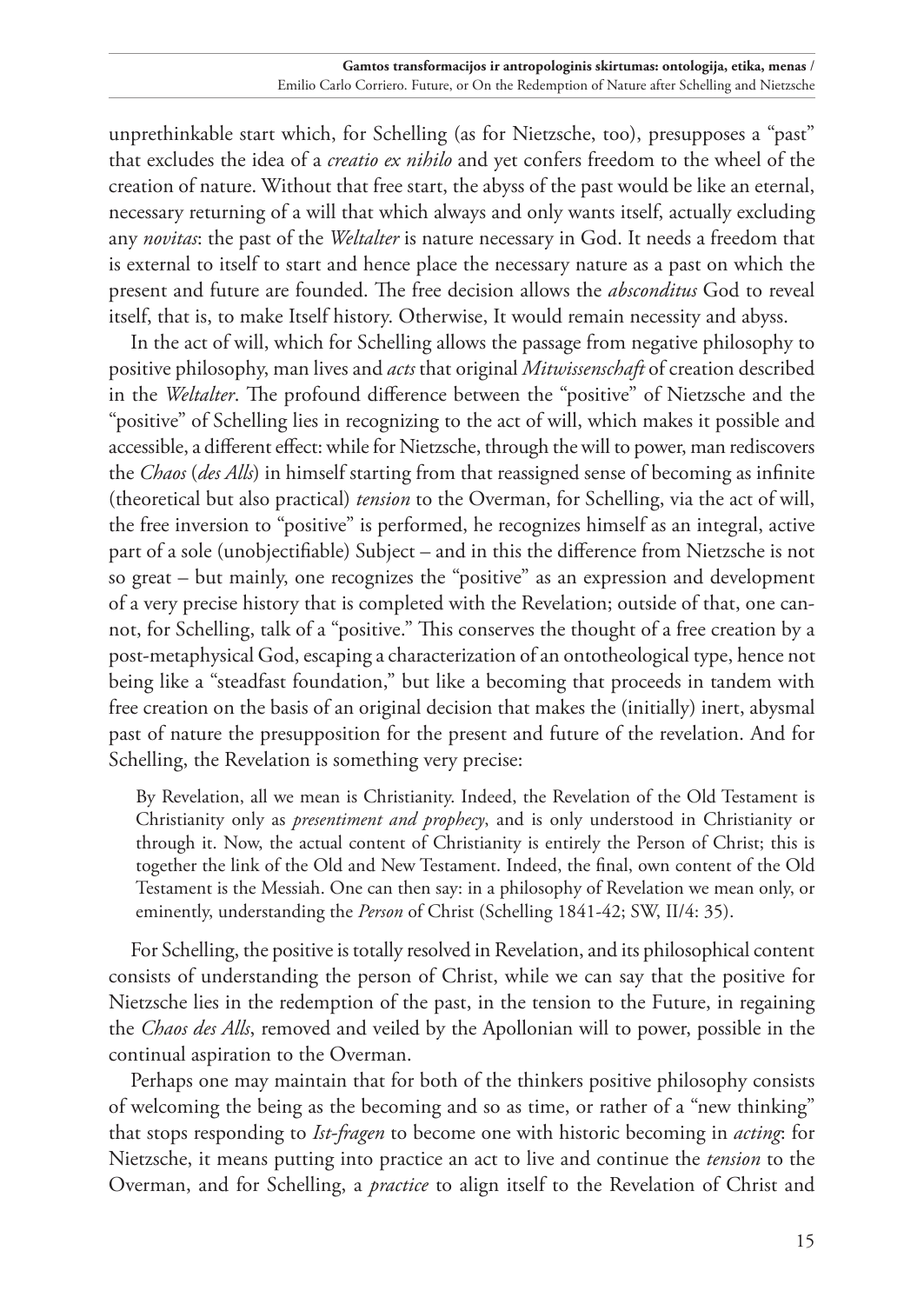hence conform with the love of God for Its Son and for men. For both, the Law to build upon as a guide to practice is Love, and for both, the possibility of the future passes by the *redemption* of the past through a form of love for the All.

As Stéphane Mosès suggests in his work *Système et Révélation. La philosophie de Franz Rosenzweig*, the *Star of Redemption* in some way repeats the steps of *Ages of the World* by Schelling, describing the past as an unprethinkable time of the *Urwesen* preceding creation, the present as the time of revelation, and finally, the future as the era of redemption that is completed in man's acting. Rosenzweig probably believed that in Schelling, revelation would resolve the time of creation and redemption into one, but one may surely state that in love for the created and the other one responds, in Schelling too, to the love of the creator that is revealed. Love passes through the three times, redeeming the inert past that precedes the free creation of the start, freeing to the becoming of the future. As is obvious, there is no *creation* to save in Nietzsche, nor is there a *revelation* to narrate, yet we can still rebuild an articulation into three times on the basis of the redemption of the past to which Nietzsche refers with the eternal return of the same: the *past* of the Dionysiac *Urwesen*, which precedes the Apollonian separation and the false, nihilistic unifications produced should first be saved by a work of unmasking that is reassumed in the death of God, as *present* of our époque, and successively redeemed in acceptance of the eternal return of the same and in the continual tension to the *future* of the Overman. Here, too, what saves and redeems the past is a love for All, which is in Schelling made manifest in the free act of creation and in the revelation where God gives humanity Its Son, and in Nietzsche, it is completed by welcoming and loving the eternity that accepts the return and from which one can still wish to have children, that is, generate the future of the Overman.

The past is known [*gewußt*], the present cognised [*erkannt*], the future foreseen [*geahndet*].

The known is narrated [*erzählt*], the met portrayed [*dargestellt*]; the foreseen prophesised [*geweissagt*] (Schelling SW, I/8: 199).

As one reads in the introduction to the *Weltalter*, the future is foreseen, and the foreseen is prophesized. Now, prophecy cannot but be based on an "occurred event": it is on the basis of the "occurred event" of creation – or of the start – that the "coming event" is prophesized as a realization or a (re)appropriation of an *Ereignis* that "merges" on the already occurred, on its unpossessable freedom.

Both Schelling and Nietzsche exclude a beyond that precedes the Existing. The *creatio ex nihilo* is flatly excluded, and this means that that non-differentiable past of nature, that abyss of past, is in itself capable of a dynamic to activate the start freely. The nondifferentiable presupposition is not the simple surplus of a *positum*: it is actually *dynamis*, or, if we want to use an expression of Schelling from Berlin, it is *potentia potentiae*: an abysmal depth that guards in itself the faculty to start, to activate a contraction to trigger the becoming-God and hence creation. On the basis of this *potentia potentiae* of the unprethinkable past, the "occurred event" of creation and revelation is possible – as is the